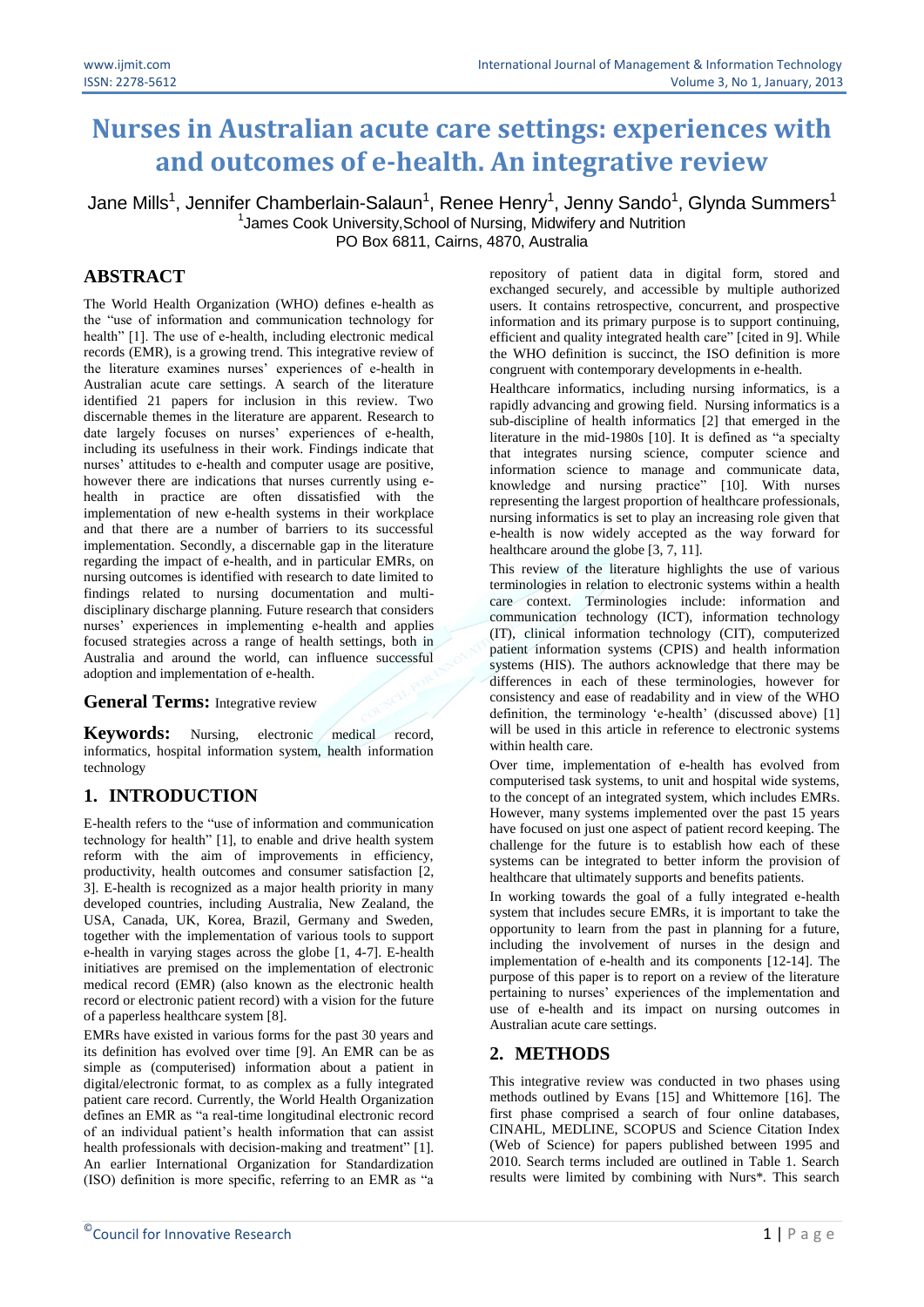yielded 19137 results. All citations were imported in to the Endnote program [EndNote X4, 17] and 7890 duplicates eliminated. The second phase of this search was conducted in Endnote using the terms 'implementation' and 'acute care'. The titles and abstracts of these citations  $(n=286)$  were manually reviewed by the researchers and categorised for ease of analysis. References were further refined based on the following inclusion criteria: written in English, available in full text, and with a focus on implementation of information technology in the context of nursing in an acute care setting. A total of 161 papers were identified. At this point a decision was made to limit the search to studies conducted in Australia and New Zealand. The search did not identify any studies conducted in New Zealand. Review of the full text articles of Australian studies ( $n= 33$ ) identified 12 exclusions, resulting in a total of 21 papers for inclusion in this review. Comparative analysis of studies chosen for this review was difficult given the wide variety of study designs, study questions and methodologies used; a narrative summary [19] was therefore used to summarise studies.

#### **Table 1: Search terms**

| Ehealth or e-health | Electronic or computeris(z)ed |  |  |  |
|---------------------|-------------------------------|--|--|--|
|                     | medication management         |  |  |  |

| Electronic health or patient | Electronic or computeris(z)ed   |
|------------------------------|---------------------------------|
| or medical record            | scheduling                      |
| Computeris(z)ed health or    | Electronic or computeris(z)ed   |
| patient or medical record    | discharge                       |
| Electronic or                | Bedside or handheld or portable |
| computeris(z)ed clinical     | or mobile computing device or   |
| notes                        | platform                        |
| Electronic<br>or             |                                 |
| computeris(z)ed<br>order     |                                 |
| entry                        |                                 |

### **3. RESULTS**

A total of 21 papers were included in this review. A summary of each paper, including a brief outline of the focus of the paper, study design, main findings and a hierarchy of evidence score [20] is presented in Table 2. Twenty of the twenty-one papers are qualitative studies and the remaining paper is a commentary paper. The majority of papers  $(n=18)$ focus on nurses' attitudes and/or perceptions towards various aspects of e-health and computer usage. Three of the remaining papers focus on outcomes following remaining papers focus on outcomes implementation of e-health, while the final paper examines a tool for assessing the effects of e-health on clinicians' workflow and communication.

|  |  | Table 2: List of studies included in this review |  |  |
|--|--|--------------------------------------------------|--|--|
|  |  |                                                  |  |  |

| <b>Author Year</b>                  | Topic of interest                                                                                                                               | Study design                                                                                  | Participants                                                               | Outcomes relevant to this study                                                                                                                                                                                                                                                                                                                                                                                                                                      | Level of<br>evidence |  |
|-------------------------------------|-------------------------------------------------------------------------------------------------------------------------------------------------|-----------------------------------------------------------------------------------------------|----------------------------------------------------------------------------|----------------------------------------------------------------------------------------------------------------------------------------------------------------------------------------------------------------------------------------------------------------------------------------------------------------------------------------------------------------------------------------------------------------------------------------------------------------------|----------------------|--|
| <b>Nurses Attitudes Perceptions</b> |                                                                                                                                                 |                                                                                               |                                                                            |                                                                                                                                                                                                                                                                                                                                                                                                                                                                      |                      |  |
| Callen et al<br>2009                | Effect of<br>medical and<br>nursing sub-<br>cultures on<br>clinician<br>attitudes toward<br>& satisfaction<br>with CIS system<br>implementation | Cross-sectional<br>organizational<br>culture inventory<br>and user-<br>satisfaction<br>survey | Nurses (45<br>culture survey,<br>60 satisfaction<br>survey) $&$<br>doctors | Nursing culture was 'constructive' style while<br>doctors was 'aggressive/ defensive' style. Nurses<br>exhibited more positive attitudes toward the Clinical<br>information system (CIS) compared to doctors.<br>Satisfaction with all aspects of the system were<br>similar.                                                                                                                                                                                        | $\overline{\rm VI}$  |  |
| Eley et al<br>2009,                 | Nurses attitudes<br>towards IT                                                                                                                  | Stratified random<br>sampling -<br>questionnaire                                              | <b>Nurses</b> (4330)                                                       | 67.5% agreed that a national electronic medical<br>record (EMR) would be beneficial to healthcare<br>$(23.1\%$ were neutral).<br>Information technology (IT) training was identified<br>as a barrier to implementation.                                                                                                                                                                                                                                              | VI                   |  |
| Eley et al<br>2008,                 | <b>Nurses</b><br>perceived<br>barriers to<br>ICT/Ehealth                                                                                        | Stratified random<br>sampling -<br>questionnaire                                              | <b>Nurses</b> (3680)                                                       | Largest barriers to e-health include too many work<br>demands, not enough computers, lack of IT support,<br>lack of IT knowledge.                                                                                                                                                                                                                                                                                                                                    | VI                   |  |
| Fernando &<br>Dawson 2009           | Clinicians<br>attitudes toward<br>and use of<br>electronic health<br>information<br>system privacy<br>& security                                | Qualitative case-<br>study                                                                    | Nurses $(8)$ ,<br>Doctors $(9)$ ,<br>Allied Health<br>Professionals (9)    | Clinicians' attitudes and security practices were<br>influenced negatively by lack of training, time away<br>from patient care, usability errors, too many<br>passwords/control, poor IT support and disruptive<br>environments for information entry. Clinicians use<br>security when it is contextual, ethical and timely and<br>reliable. Otherwise clinicians may practice work<br>around/illicit behavior.                                                      | VI                   |  |
| Levett-Jones<br>et al<br>2009,      | <b>Students</b><br>perceptions of<br>ICT in clinical<br>practice                                                                                | Cross-sectional<br>mixed methods                                                              | First year pre-<br>registration<br>nursing students                        | Focus groups identified anxiety towards information<br>and communication technology (ICT), a lack of<br>recognition of the relevance of IT to clinical practice<br>and concerns regarding access to IT resources and<br>support. The survey results indicated students<br>perceived IT to be somewhat (38%) or extremely<br>(34%) relevant to clinical practice and 26% were<br>unsure. More than 50% were confident using a<br>computer $&\text{/}or$ the internet. | VI                   |  |
| Eley et al<br>2008,                 | <b>Nurses</b><br>confidence &<br>experience with<br>IT                                                                                          | Stratified random<br>sampling -<br>questionnaire                                              | <b>Nurses</b> (3680)                                                       | Nurses experience & confidence in using IT is<br>limited to basic computer applications                                                                                                                                                                                                                                                                                                                                                                              | VI                   |  |
| Callen et al<br>2007                | Effect of<br>organizational<br>culture on                                                                                                       | Cross-sectional<br>organizational<br>culture inventory                                        | 249 doctors &<br>nurses from 2<br>sites (165 culture                       | Constructive culture at one site where more positive<br>attitudes were observed compared to<br>'aggressive/defensive' culture at the other site                                                                                                                                                                                                                                                                                                                      | VI                   |  |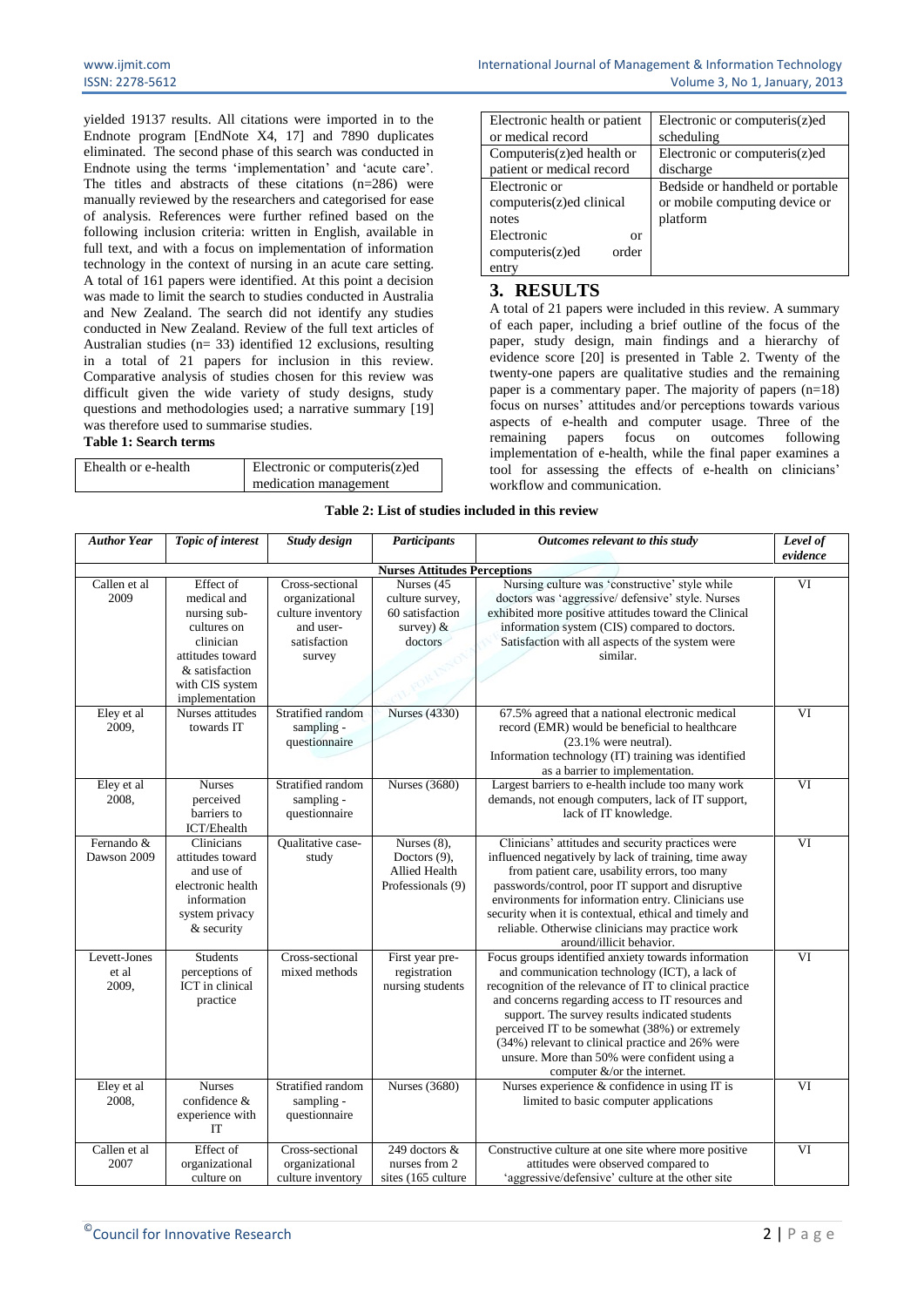|                                                | attitudes towards<br>and satisfaction                                                             | and user-<br>satisfaction                                  | survey, 189<br>satisfaction                                          | associated with more negative attitudes to a<br>computerized provider order entry system.                                                                                                                                                                                                                                                                                                                                                             |    |
|------------------------------------------------|---------------------------------------------------------------------------------------------------|------------------------------------------------------------|----------------------------------------------------------------------|-------------------------------------------------------------------------------------------------------------------------------------------------------------------------------------------------------------------------------------------------------------------------------------------------------------------------------------------------------------------------------------------------------------------------------------------------------|----|
|                                                | with CIS                                                                                          | survey                                                     | survey)                                                              |                                                                                                                                                                                                                                                                                                                                                                                                                                                       |    |
| Edirippulige<br>et al<br>2007,                 | Students<br>perceptions of<br>Ehealth                                                             | Cross-sectional<br>survey                                  | Second year pre-<br>registration<br>nursing students                 | 76% unfamiliar with the term e-health while 45% &<br>52% were familiar with online health or EMR<br>respectively. 23% suggested e-health would be<br>important in practice. Other results include students'<br>easy access and use of internet (94%), good                                                                                                                                                                                            | VI |
|                                                |                                                                                                   |                                                            |                                                                      | knowledge and skill in IT (82%) and limited access<br>to e-health education (94%).                                                                                                                                                                                                                                                                                                                                                                    |    |
| Hegney et al<br>2006                           | Nurses attitudes<br>towards IT                                                                    | Stratified random<br>sampling -<br>questionnaire           | <b>Nurses</b> (4300)                                                 | Many nurses use IT in some form, mostly for<br>accessing patient records, results & professional<br>development. Most nurses (>90%) indicated some<br>degree of confidence in using a computer. Barriers<br>include lack of training, time, accessibility, security,<br>and inadequate support.                                                                                                                                                       | VI |
| Edirippulige<br>2005,                          | <b>Nurses</b><br>perceptions of<br>Ehealth                                                        | Cross-sectional<br>survey                                  | Nurses (125)                                                         | 78% believe it may be possible to improve service<br>quality through improving e-health knowledge<br>Many barriers listed.                                                                                                                                                                                                                                                                                                                            | VI |
| Darbyshire<br>2004,                            | Nurses &<br>Midwives<br>experience &<br>perceptions of<br><b>CPIS</b><br>(computerized<br>patient | Qualitative<br>interpretive<br>phenomenology               | Nurses &<br>Midwives (53)                                            | Few participants found computerized patient<br>information systems (CPIS) beneficial in their<br>practice; benefits include reduced administrative<br>tasks, improved legibility of notes, evidence to<br>support nurse's work.<br>Most participants were critical of CPIS, citing it<br>difficult and time consuming to use. Other criticisms                                                                                                        | VI |
|                                                | information<br>system)                                                                            |                                                            |                                                                      | were lack of ability to capture essential nursing<br>activities (inc emotional and psycho-social) and<br>information not readily retrievable or accessible.<br>Most participants recognized no helpful influence in<br>identifying or improving clinical outcomes                                                                                                                                                                                     |    |
| Webster et al<br>2003                          | Nurses attitudes<br>towards and use<br>of computers in<br>practice (EBP)                          | Cross-sectional<br>survey                                  | Nurses (590)                                                         | Most nurses use computers at home (75%) and at<br>work (98.5%). Nurses are generally confident in<br>computer use, 76% have used a computer to do a<br>literature review, and many (68%) had accessed<br>knowledge resource. Most nurses believe that<br>computers are of value to their practice (85%) and                                                                                                                                           | VI |
|                                                |                                                                                                   |                                                            |                                                                      | they improve access to information (96%). 31.5%<br>believe that computers detract from patient care.                                                                                                                                                                                                                                                                                                                                                  |    |
| Darbyshire<br>2000,                            | <b>Nurses</b><br>perceptions of<br>the user-<br>friendliness of<br><b>CPIS</b>                    | Qualitative -<br>Focus groups                              | <b>Nurses</b>                                                        | Participants were generally critical of CPIS systems<br>and highlight a lack of user friendliness with regards<br>to accessibility (too many passwords), terminal<br>accessibility, navigability of user interface.<br>Improvements were suggested as more icons and<br>graphics more help and support, prompts and<br>reminders, printer friendly, fast and responsive                                                                               | VI |
|                                                |                                                                                                   |                                                            |                                                                      | computers.                                                                                                                                                                                                                                                                                                                                                                                                                                            |    |
| Darbyshire<br>2000<br>Marasovic et<br>al 1997, | Nurses &<br>Midwives<br>experience with<br><b>CPIS</b><br>Nurses attitudes<br>towards CIS         | Qualitative -<br>Focus groups<br>Cross-sectional<br>survey | Nurses &<br>Midwives (53)<br>Intensive care<br>nurses $(43)$ in      | Focus groups revealed dissatisfaction with<br>implementation of CPIS due to the system being<br>imposed with no consultation and a focus on<br>management information, not clinical information -<br>no demonstrable benefit.<br>Intensive care unit nurse's attitudes toward a CIS<br>(satisfaction, beliefs & motivation) were correlated                                                                                                           | VI |
|                                                |                                                                                                   |                                                            | one hospital                                                         | with each other. Less experienced nurses had greater<br>motivation.                                                                                                                                                                                                                                                                                                                                                                                   |    |
| Axford &<br>Carter<br>1996,                    | Impact of CIS/<br>computerization<br>on nursing<br>practice                                       | Interviews (to<br>develop survey<br>tool)<br>Survey        | Registered<br>nurses (291),<br>computer and<br>non computer<br>users | Interviews identified areas of impact of<br>computerization on nursing practice (time, cost,<br>satisfaction, work, professional status, patient<br>outcome). The survey identified that users (compared<br>to non-users) have more positive views towards CIS<br>in the areas of time, cost, satisfaction, professional<br>status and patient outcomes. The exception was that<br>users identified slow computer response time makes<br>work harder. | VI |
| Henderson &<br>Deane<br>1996                   | User and non-<br>user<br>expectations and<br>attitudes toward<br>a Patient<br>Management IS       | Survey                                                     | Nurses (102, 72)<br>pre-users, 30<br>users)                          | Current users of the system have more negative<br>attitudes towards it in all aspects (incl system<br>accuracy, patient communication, ease of accessing<br>data, patient care, speed of operations). The most<br>negative attitudes were toward training in the user<br>group.                                                                                                                                                                       | VI |
|                                                |                                                                                                   |                                                            | <b>Implementation Outcomes</b>                                       |                                                                                                                                                                                                                                                                                                                                                                                                                                                       |    |
| Miller et al<br>2009                           | Electronic vs.<br>traditional<br>charting                                                         | Self report task<br>response sheet                         | 8 bedside nurses                                                     | Electronic charting improved nurses ability to detect<br>changes in patient parameters                                                                                                                                                                                                                                                                                                                                                                | VI |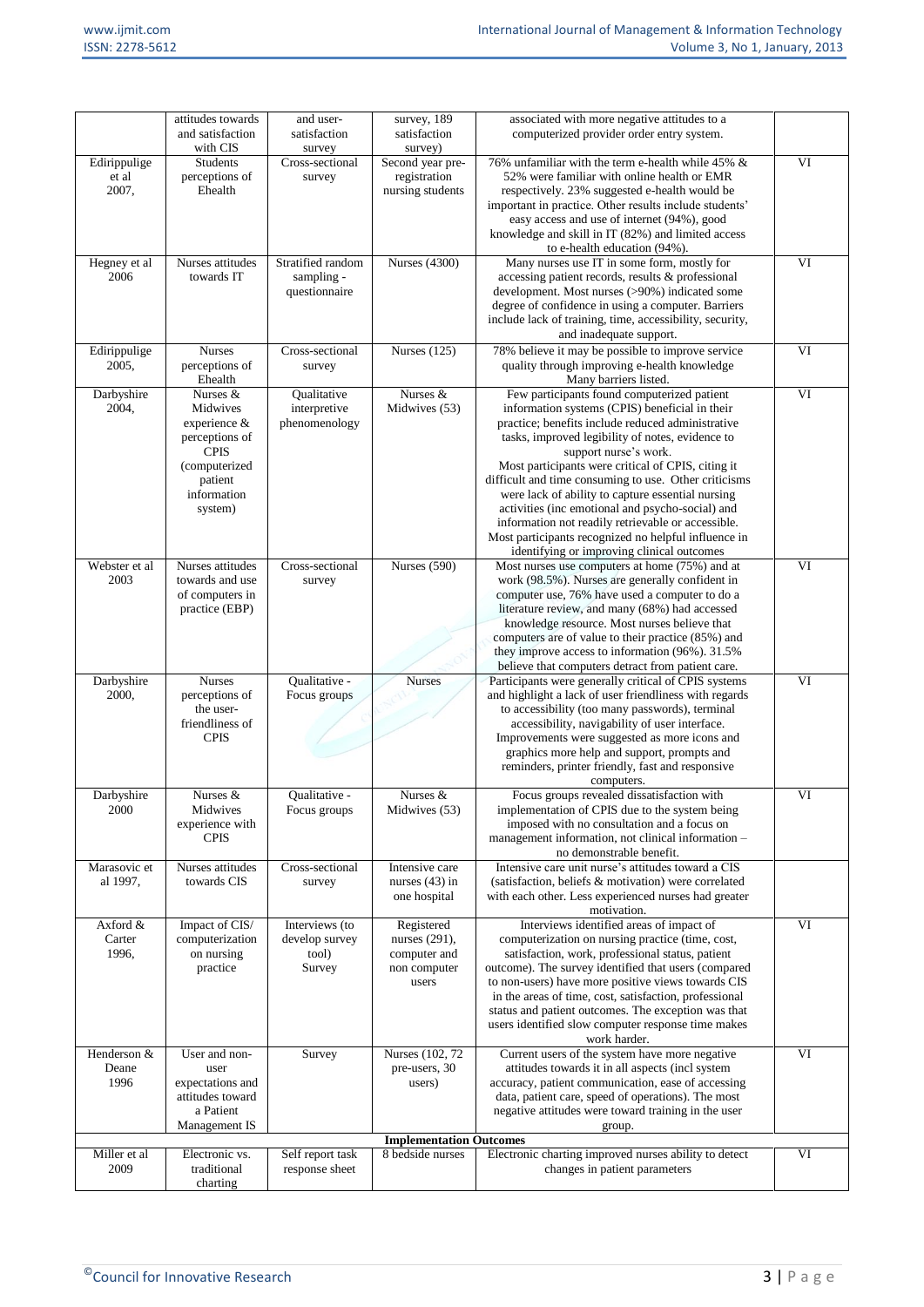| Allan $&$<br><b>Ribbons</b><br>2006 | Nurse managed<br>implementation<br>of Electronic<br>multidisciplinary<br>discharge<br>summary | Commentary<br>only | 830 bed mutli-<br>campus health<br>service | Implementation of new system has improved<br>timeliness and legibility of discharge information            | VI |  |  |
|-------------------------------------|-----------------------------------------------------------------------------------------------|--------------------|--------------------------------------------|------------------------------------------------------------------------------------------------------------|----|--|--|
| Marasovic et                        | Electronic vs.                                                                                | Comparative        | 54 ICU nurses                              | No significant difference in frequency of nursing                                                          | VI |  |  |
| al 1997                             | paper based                                                                                   | observational      |                                            | activities between electronic and paper based                                                              |    |  |  |
|                                     | documentation                                                                                 |                    |                                            | documentation. Study limited by small sample size.                                                         |    |  |  |
|                                     | <b>Other</b>                                                                                  |                    |                                            |                                                                                                            |    |  |  |
| Westbrook &                         | Development of<br>a PDA based                                                                 | Observational.     | 52 nurses                                  | The results indicate that this tool is a reliable and                                                      | VI |  |  |
| Apmt<br>2009                        | tool to assess                                                                                | study              |                                            | valid tool for assessing the effect of implementation<br>of health IT. This tool will be applied in future |    |  |  |
|                                     | clinicians work                                                                               |                    |                                            |                                                                                                            |    |  |  |
|                                     |                                                                                               |                    |                                            | studies.                                                                                                   |    |  |  |
|                                     | patterns pre- and                                                                             |                    |                                            |                                                                                                            |    |  |  |
|                                     | post                                                                                          |                    |                                            |                                                                                                            |    |  |  |
|                                     | implementation                                                                                |                    |                                            |                                                                                                            |    |  |  |

# **3.1 Attitudes/Perceptions**

A key theme identified in the literature is nurses' attitudes and perceptions of computer usage and e-health. Nurses are generally confident and have a positive attitude towards both [21-24], with many nurses recognizing the benefits of e-health in service delivery [25, 26]. While most studies only included registered nurses, two studies offered the perspective of student nurses, one cohort in 2nd year [27] and the other in 1st year [28]. Although sample sizes (n=56 vs. n=971) and research designs were different between the two separate studies, similar conclusions can be drawn from the findings. In general, student nurses were confident and knowledgeable in using computers, e-health and the internet. Not all students, however, recognize the importance of e-health or information technology in healthcare practice; only 23% in one study [27] and 71% in another [28]. These findings contrast with another study that found more than 85% of registered nurses believe computers are valuable to their practice [21]. The number of years experience as a nurse also influences nurses' attitudes towards e-health. In a study by Marasovic et al. [29] less experienced nurses, were more motivated to use e-health than nurses with more years experience, irrespective of age.

Attitudes and perceptions of current users of e-health in practice are mixed. While some studies indicate positive views of nurses towards particular elements of e-health initiatives [24, 30, 31], others report that in general, nurses currently using e-health in practice have more negative views and attitudes [31-35]. Two studies by Callen [24, 31] that explore nurses' attitudes further, suggest that organizational culture can be influential in nurses' receptiveness towards ehealth in the workplace. More positive attitudes were found in constructive cultures, which encourage cooperative teamwork, whereas negative attitudes towards e-health were found in aggressive/defensive cultures where there is an expectation that team members will oppose new ideas, members appear independent and competent and where there is a culture of competitiveness amongst individuals.

In the literature, many barriers to successfully implementing e-health are identified [22, 25, 26, 33-37]. Barriers include lack of knowledge about e-health [25, 26], limited or lack of training in e-health [22, 36, 37] and limited access to computers [22, 25, 26, 33]. Registered nurses commonly found accessing e-health in their work time consuming, with it creating too many demands on them during their working hours [22, 25, 26, 33]. They also found that a lack of technical support [22, 26, 37] and security issues were barriers to successful use of e-health in their practice [22, 34, 37]. When registered nurses believe that implemented e-health initiatives do not reflect the nursing process [33, 35] and when there has been a lack of consultation prior to implementation [35] nurses were resistant to change.

Two papers reported on studies that assessed outcomes relevant to nursing as a result of implementing e-health initiatives. While electronic charting (vs. traditional paper charting) was found to improve nurse's ability to detect changes in patient parameters in one of the studies [38] the other study reported no effect from electronic documentation (vs. paper based documentation) on frequency of nursing activities [39]. It is worth noting that in the latter study findings were not statistically significant. A third paper comments on the positive improvements in timeliness and legibility of discharge information as a result of the implementation of an electronic multidisciplinary discharge summary [40].

# **4. DISCUSSION**

Two major themes were identified from this integrative review of the literature. The first theme is nurses' attitudes and perceptions of e-health and its implementation and use in healthcare. The second theme relates to the outcomes of implementing e-health on nursing practice.

# **4.1 Attitudes / Perceptions of e-health**

The majority of studies included in this review focus on nurses' attitudes towards the use of computers, recognition of the importance of e-health and EMRs, and nurses' experiences of using e-health in clinical practice. Studies, which reported positive findings in these areas, include Axford & Carter [30], Callen et al. [24], Edirippulige [25], Eley, Soar et al. [26], Hegney et al.[22] and Webster et al.[21]. These findings are supported in the broader literature with regard to nurses in countries including Kuwait [41], China [42], Holland [43], Canada [44] the UK [45] and the US [46]. Two studies in the broader literature, which focus more specifically on the implementation of EMRs, reported respectively negative attitudes towards EMRs preimplementation of a new e-health system [47] and positive attitudes pre-implementation compared to postimplementation [46].

Reports of nurses' experiences of using e-health in practice are mixed however, particularly in relation to its implementation. Few studies in this current review report nurses having a positive experience in relation to the implementation of e-health [24, 30, 31], as compared to the number of studies reporting nurses having a negative experience [32-35]. These mixed results are supported in the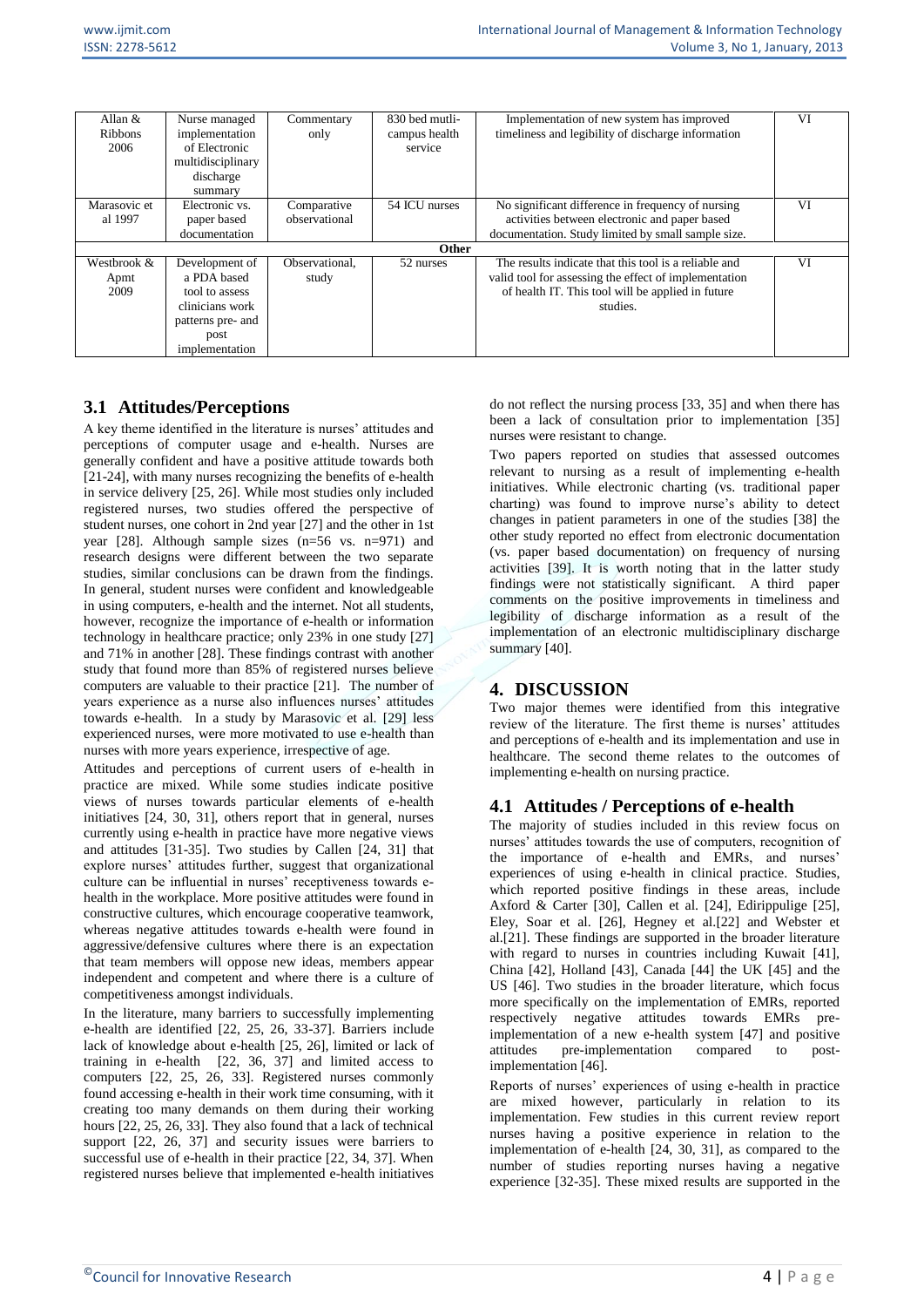wider literature with one review of 13 papers suggesting nurses in general have positive experiences of e-health [14], while another review of five papers reports widespread dissatisfaction with various e-health initiatives [48]. Other studies not included in the two afore-mentioned reviews also indicate both satisfaction [49] and dissatisfaction with ehealth [50]. Papers identified in this current review are more strongly aligned with nurses' experiencing dissatisfaction in their experiences with e-health in the workplace. Given the findings of generally positive attitudes towards e-health prior to the implementation of initiatives in the workplace followed by nurses then reporting negative experiences, these results

initiatives. Although the majority of literature, particularly in the Australian context, reports that nurses experience dissatisfaction with e-health after the implementation of new initiatives, there is evidence in the wider literature to suggest that these negative attitudes post implementation improve over time. Some studies show greater acceptance and more positive attitudes in the months following implementation [51-55], which reinforces the importance of effective change management during the e-health implementation process.

suggest issues with implementation processes of new

## **4.2 Outcomes of implementing e-health**

The benefits of e-health, including EMRs have been documented with outcomes of improved patient safety and quality of care resulting from increased efficiency, accuracy, management, accessibility and decision-support [56]. More specifically in relation to nursing, the benefits of EMRs include improved documentation, legibility, evidenced based decision support, interdisciplinary communication and reduced duplication and medical errors, all of which result in streamlined clinical workflow leading to enhanced quality of care [57-59].

While there are many expected benefits of e-health and EMRs in general these are not always assessed in terms of their effects on nursing practice as reflected in the limited evidence found in this review. In this review, journal articles related to outcomes for nursing practice, in relation to implementing ehealth, are confined to outcomes associated with electronic versus paper documentation [38-40]. Positive effects of electronic documentation on various aspects of nursing work, including improvements in completeness, quality and quantity of documentation and time for patient care are also evident in the wider literature [46, 60-63].

# **4.3 Relationship between attitudes and outcomes of implementation: Are the two related?**

While this paper has so far separated studies reporting both nurses' attitudes towards, and experiences of, computers and e-health from papers concerned with the outcomes of implementing e-health, these two areas are not mutually exclusive. Our review of the literature suggests that there is a close relationship between the success of an implemented system, the implementation process and the feelings of affected nursing staff [14, 64]. Indeed, numerous studies included in this review identified barriers to successfully implementing e-health [22, 25, 26, 33-37].

Barriers that influence the implementing of new e-health initiatives contribute to nurses' levels of dissatisfaction

reported after implementation of such initiatives. Indeed, the Australian study by Callen et al. [24, 31] indicates the importance of organizational culture in effectively implementing change such as the introduction of e-health. Barriers to the implementation of e-health identified in this study are not dissimilar to those reported in the wider literature [12, 50, 64-66]. Given the commonality of barriers to successfully implementing e-health in different circumstances and environments around the world, it is important that they be considered and addressed prior to future rollouts [67]. Whilst identified barriers do not prevent the implementation of e-health initiatives they may contribute to patterns of resistance that Timmons [50] defines as 'resistive compliance' (p.257).

# **5. LIMITATIONS**

The paper by Westbrook and Ampt [68], included in this review, highlights one important limitation of this review, which is the difficulty of evaluating the implementation of ehealth. There are many aspects of implementation that need to be considered in a comprehensive evaluation process [67]. which are emphasized by the range of barriers identified in this review. Furthermore, as there is no gold standard for evaluating implementation of e-health, it is difficult to compare different studies. The need to comprehensively evaluate the implementation of nursing informatics is also highlighted in the wider literature with the publication of two reviews in this area [69, 70], one specific to nursing practice [71]. While there is a need for valid and reliable evaluation tools, they are only in the early stages of development [68, 71]. Tools currently being developed, along with others likely to be developed in the future given the emerging interest in this area, will be invaluable to the evidence base related to the implementation of e-health and EMR.

## **6. CONCLUSION**

This integrative review highlights the need for further studies regarding the implementation of e-health, including EMRs, and their impact on nursing practice in Australia. Further evidence is required regarding nurses attitudes to e-health, and secondly to assess the effect of implementing e-health on various nursing outcomes in order to understand what works and why, with the ultimate aim of determining best practice for nursing in the Australian context. To support future goals, including the successful implementation of fully integrated ehealth systems, it is important to understand nurses' roles in the implementation process and impacts on nursing practice, particularly given that nurses represent the largest proportion of the health workforce. Insights from the literature highlight various factors that are important considerations in the process of implementing e-health, including health professional's lack of knowledge and training and a lack of access and technical support. Even though e-health, in its various guises is becoming commonplace in Australia and other developed countries, focused research in this area is limited. Future research that applies focused implementation strategies and considers nurses' roles and experiences in implementing ehealth, both in Australia and around the world across all health settings, can influence successful implementation and adoption of e-health.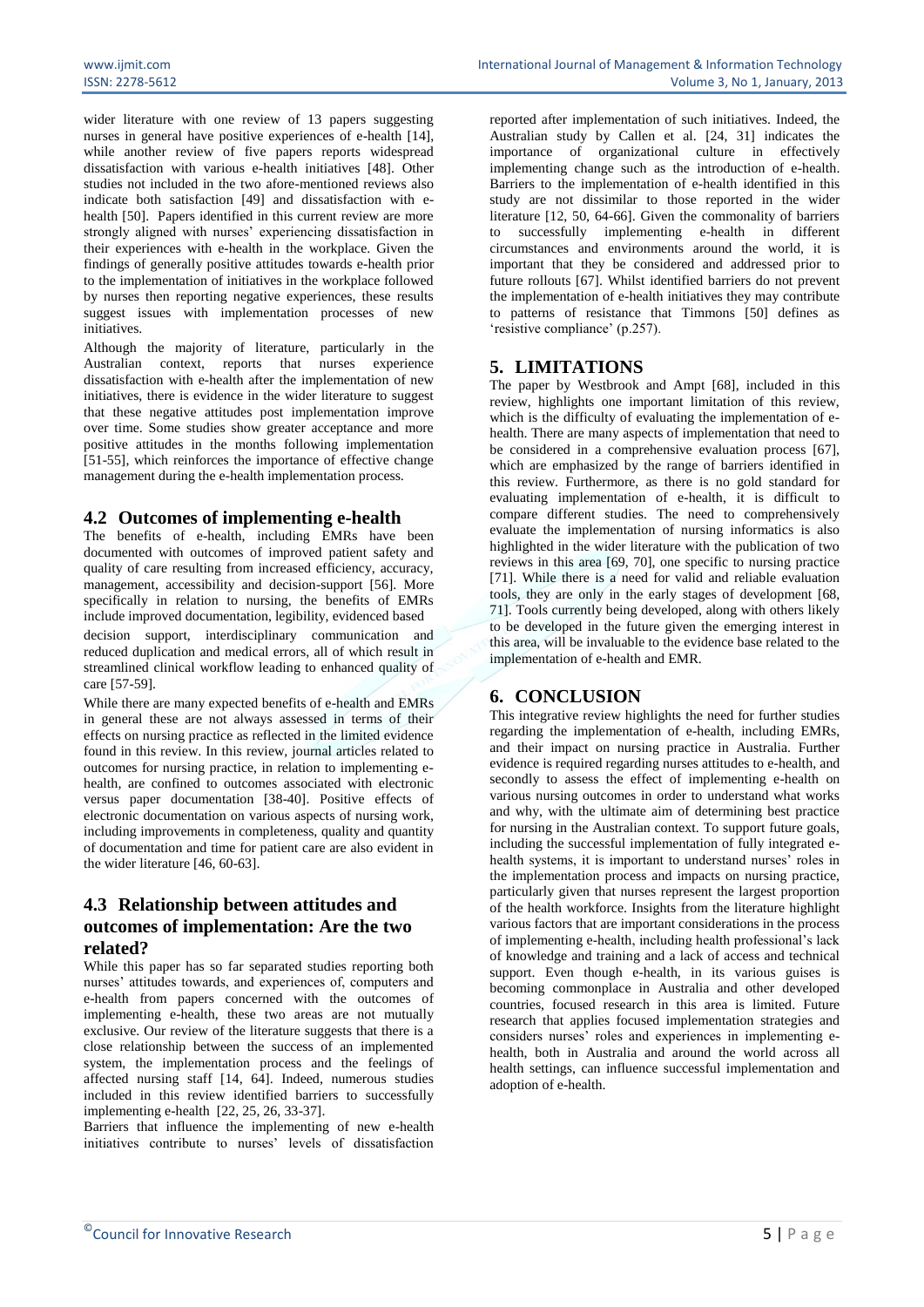### **7. REFERENCES**

- [1] WHO, ATLAS eHealth Country Profiles, in Global Observatory for eHealth Series2010, World Health Organization: Geneva. p. 1-230.
- [2] HISA, A Review of the Australian Health Informatics Workforce, 2009, Health Informatics Society of Australia Ltd.: Melbourne. p. 1-125.
- [3] AHIC, eHealth Future Directions Briefing Paper, 2007, Australian Health Information Council. p. 1-53.
- [4] Schloeffel, P., Current EHR developments: An Australian and international perspective - Part 1. Healthcare Review Online, 2004. 8(3).
- [5] Schloeffel, P., Current EHR developments: An Australian and international perspective - Part 2. Healthcare Review Online, 2004. 8(3).
- [6] Al-Qirim, N.A.Y., The strategic planning of health information systems in New Zealand: A telemedicine perspective. International Journal of Healthcare Technology and Management, 2004. 6(2): p. 189-209.
- [7] Roxon, N. Ehealth record blueprints finalised. 2011 [cited 2011 3 October]; Available from: http://www.health.gov.au/internet/ministers/publishing. nsf/Content/426968AE1B56B12CCA2579090007B13A /\$File/nr177.pdf.
- [8] Australian Government. Department of Health and Ageing. National Health Reform: eHealth. 27 June 2012]; Available from: http://www.yourhealth.gov.au/internet/yourhealth/publis hing.nsf/Content/theme-ehealth#.T-pPkBe0PZc.
- [9] Häyrinen, K., K. Saranto, and P. Nykänen, Definition, structure, content, use and impacts of electronic health records: A review of the research literature. International Journal of Medical Informatics, 2008. 77(5): p. 291-304.
- [10] Guenther, J.T., Mapping the literature of nursing informatics. J Med Libr Assoc, 2006. 94(2 Suppl): p. E92-8.
- [11] HISA, A Vision for an Australian Healthcare System Transfromed by Health Informatics, 2007, Health Informatics Society Australia Ltd. p. 1-49.
- [12] Moen, A., A nursing perspective to design and implementation of electronic patient record systems. Journal of Biomedical Informatics, 2003. 36(4-5): p. 375-378.
- [13] NIA, A Framework for Health Informatics in Australia -A Stategic Paper, 2004, Nursing Informatics Australia. p. 1-53.
- [14] Huryk, L.A., Factors influencing nurses' attitudes towards healthcare information technology. Journal of Nursing Management, 2010. 18(5): p. 606-612.
- [15] Evans, D., Integrative reviews of quantitative and qualitative research: Overview of methods, in Reviewing Research Evidence for Nursing Practice, C. Webb and B. Roe, Editors. 2007, Blackwell Publishing Ltd.: Singapore. p. 137-148.
- [16] Whittemore, R., Integrative Reviews of Quantitative and Qualitative Research: Rigour in Integrative Reviews, in Reviewing Research Evidence for Nursing Practice, C. Webb and B. Roe, Editors. 2007, Blackwell Publishing Ltd: Singapore. p. 149-56.
- [17] ThomsonReuters, EndNote X4, 1988-2010.
- [18] Moher, D., et al., Preferred reporting items for systematic reviews and met-analyses: The PRISMA Statement. PLoS Med, 2009. 6(6: e1000097).
- [19] The Joanna Briggs Institute, Joanna Briggs Institute Reviewers' Manual: 2011 edition, 2011, The Joanna Briggs Institute: Adelaide, South Australia.
- [20] Polit, D.F. and C.T. Beck, Nursing Research: Generating and Assessing Evidence for Nursing Practice. Eighth ed2008, Philadelphia: Lippincott Williams & Wilkins.
- [21] Webster, J., et al., Australian nurses' and midwives' knowledge of computers and their attitudes to using them in their practice. Journal of Advanced Nursing, 2003. 41(2): p. 140-146.
- [22] Hegney, D., et al., Australian nurses access and attitudes to information technology - A national survey, in Consumer-Centered Computer-Suppported Care for Healthy People, H.A. Park, P. Murray, and C. Delaney, Editors. 2006, I O S Press: Amsterdam. p. 688-692.
- [23] Eley, R., et al., Nurses' confidence and experience in using information technology. Australian Journal of Advanced Nursing, 2008. 25(3): p. 23-35.
- [24] Callen, J.L., J. Braithwaite, and J.I. Westbrook, The importance of medical and nursing sub-cultures in the implementation of clinical information systems. Methods of Information in Medicine, 2009. 48(2): p. 196-202.
- [25] Edirippulige, S., Australian nurses' perceptions of ehealth <sup>[2]</sup>. Journal of Telemedicine and Telecare, 2005. 11(5): p. 266-268.
- [26] Eley, R., et al., Attitudes of Australian Nurses to Information Technology in the Workplace A National Survey. Cin-Computers Informatics Nursing, 2009. 27(2): p. 114-121.
- [27] Edirippulige, S., et al., Pre-registration nurses: an investigation of knowledge, experience and comprehension of e-health. Australian Journal of Advanced Nursing, 2007. 25(2): p. 78-83.
- [28] Levett-Jones, T., et al., Exploring the information and communication technology competence and confidence of nursing students and their perception of its relevance to clinical practice. Nurse Education Today, 2009. 29(6): p. 612-616.
- [29] Marasovic, C., et al., Attitudes of Australian nurses toward the implementation of a clinical information system. Computers in Nursing, 1997. 15(2): p. 91- 98.
- [30] Axford, R.L. and B.E.L. Carter, Impact of clinical information systems on nursing practice: nurses' perspectives. Computers in Nursing, 1996. 14(3): p. 156-163.
- [31] Callen, J.L., J. Braithwaite, and J.I. Westbrook, Cultures in hospitals and their influence on attitudes to, and satisfaction with, the use of clinical information systems. Social Science & Medicine, 2007. 65(3): p. 635-639.
- [32] Henderson, R.D. and F.P. Deane, User expectations and perceptions of a patient management information system. Comput Nurs, 1996. 14(3): p. 188-93.
- [33] Darbyshire, P., 'Rage against the machine?': nurses' and midwives' experiences of using Computerized Patient Information Systems for clinical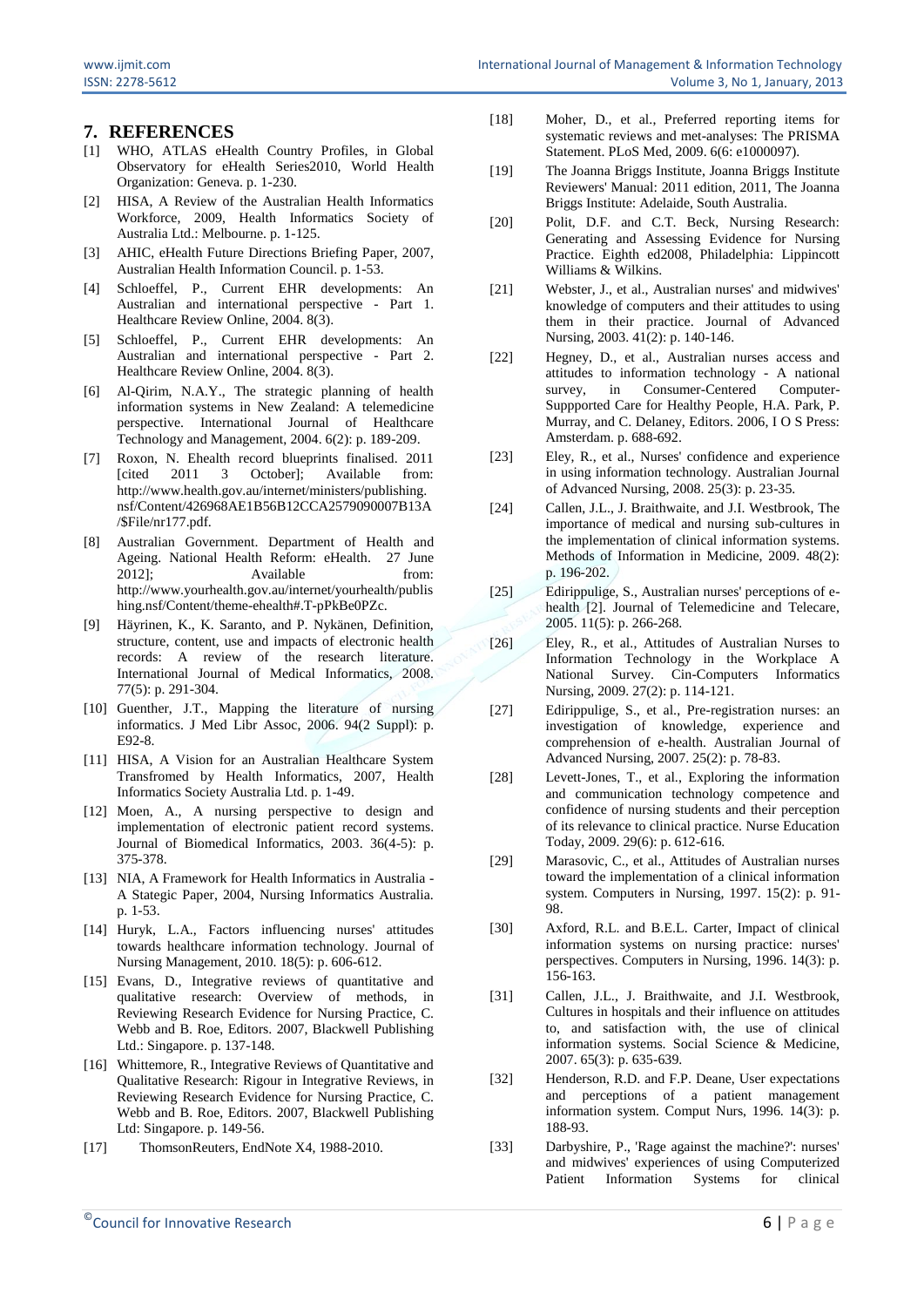information. Journal of Clinical Nursing, 2004. 13(1): p. 17-25.

- [34] Darbyshire, P., User-friendliness of computerized information systems. Computers in Nursing, 2000. 18(2): p. 93-99.
- [35] Darbyshire, P., The practice politics of computerised information systems: a focus group study. Nurse Researcher, 2000. 8(2): p. 4-17.
- [36] Eley, R., et al., Barriers to use of information and computer technology by Australia's nurses: A national survey. Journal of Clinical Nursing, 2009. 18(8): p. 1151-1158.
- [37] Fernando, J.I. and L.L. Dawson, The health information system security threat lifecycle: an informatics theory. Int J Med Inform, 2009. 78(12): p. 815-26.
- [38] Miller, A., C. Scheinkestel, and C. Steele, The effects of clinical information presentation on physicians' and nurses' decision-making in ICUs. Appl Ergon, 2009. 40(4): p. 753-61.
- [39] Marasovic, C., et al., A comparison of nursing activities associated with manual and automated documentation in an Australian intensive care unit. Comput Nurs, 1997. 15(4): p. 205-11.
- [40] Allan, K. and B. Ribbons, Focus. Technology and its impact on nursing care/education: nurses combine IT and nursing skills to improve discharge communication. Australian Nursing Journal, 2006. 14(1): p. 30-30.
- [41] Alquraini, H., et al., Factors influencing nurses' attitudes towards the use of computerized health information systems in Kuwaiti hospitals. J Adv Nurs, 2007. 57(4): p. 375-81.
- [42] Liu, J., et al., Computer knowledge, attitudes, and skills of nurses in People's Hospital of Beijing Medical University. Computers in Nursing, 2000. 18(4): p. 197-206.
- [43] de Veer, A.J.E. and A.L. Francke, Attitudes of nursing staff towards electronic patient records: a questionnaire survey. International Journal of Nursing Studies, 2010. 47(7): p. 846-854.
- [44] McBride, S.H. and L.M. Nagle, Attitudes toward computers: a test of construct validity... Stronge and Brodt's Nurses' Attitudes Toward Computerization (NATC) questionnaire. Computers in Nursing, 1996. 14(3): p. 164-170.
- [45] Simpson, G. and M. Kenrick, Nurses' attitudes toward computerization in clinical practice in a British general hospital. Computers in Nursing, 1997. 15(1): p. 37-42.
- [46] Smith, K., et al., Evaluating the impact of computerized clinical documentation. CIN: Computers, Informatics, Nursing, 2005. 23(3): p. 132-138.
- [47] Dillon, T.W., R. Blankenship, and T. Crews Jr, Nursing attitudes and images of electronic patient record systems. CIN - Computers Informatics Nursing, 2005. 23(3): p. 139-145.
- [48] Stevenson, J.E., et al., Nurses' experience of using electronic patient records in everyday practice in acute/inpatient ward settings: A literature review. Health Informatics Journal, 2010. 16(1): p. 63-72.
- [49] Dahm, M.F. and B. Wadensten, Nurses' experiences of and opinions about using standardised care plans

 $^{\circ}$ Council for Innovative Research  $^{\circ}$  7 | P a g e

in electronic health records - a questionnaire study. Journal of Clinical Nursing, 2008. 17(16): p. 2137- 2145.

- [50] Timmons, S., Nurses resisting information technology. Nurs Inq, 2003. 10(4): p. 257-69.
- [51] Lee, T.T., et al., Two-stage evaluation of the impact of a nursing information system in Taiwan. International Journal of Medical Informatics, 2008. 77(10): p. 698-707.
- [52] Kossman, S.P. and S.L. Scheidenhelm, Nurses' perceptions of the impact of electronic health records on work and patient outcomes. CIN: Computers, Informatics, Nursing, 2008. 26(2): p. 69-77.
- [53] Ahn, T.S., et al., Nurses' perceptions of and attitudes toward an electronic medical record system at Seoul National University Hospital. Stud Health Technol Inform, 2006. 122: p. 851.
- [54] Choi, E.Y., E.J. Chung, and H.S. Lee, Users' satisfaction on the electronic nursing record system. Stud Health Technol Inform, 2006. 122: p. 855.
- [55] Ammenwerth, E., et al., Factors affecting and affected by user acceptance of computer-based nursing documentation: Results of a two-year study. Journal of the American Medical Informatics Association, 2003. 10(1): p. 69-84.
- [56] Chaudhry, B., et al., Systematic review: Impact of health information technology on quality, efficiency, and costs of medical care. Annals of Internal Medicine, 2006. 144(10): p. 742-752.
- [57] Robles, J., The effect of the electronic medical record on nurses' work. Creative Nursing, 2009. 15(1): p. 31-35.
- [58] Furukawa, M.F., T.S. Raghu, and B.B.M. Shao, Electronic Medical Records, Nurse Staffing, and Nurse-Sensitive Patient Outcomes: Evidence from California Hospitals, 1998-2007. Health Services Research, 2010. 45(4): p. 941-962.
- [59] Bowles, K.H., The Barriers and Benefits of Nursing Information Systems. Computers in Nursing, 1997. 15(4): p. 191-6.
- [60] Pabst, M.K., J.C. Scherubel, and A.F. Minnick, The impact of computerized documentation on nurses' use of time. Computers in Nursing, 1996. 14(1): p. 25-30.
- [61] Ammenwerth, E., et al., Nursing process documentation systems in clinical routineprerequisites and experiences. International Journal of Medical Informatics, 2001. 64(2-3): p. 187-200.
- [62] Mahler, C., et al., Effects of a computer-based nursing documentation system on the quality of nursing documentation. Journal of Medical Systems, 2007. 31(4): p. 274-282.
- [63] Poissant, L., et al., The impact of electronic health records on time efficiency of physicians and nurses: A systematic review. Journal of the American Medical Informatics Association, 2005. 12(5): p. 505-516.
- [64] André, B., et al., Experiences with the implementation of computerized tools in health care units: A review article. International Journal of Human-Computer Interaction, 2008. 24(8): p. 753- 775.